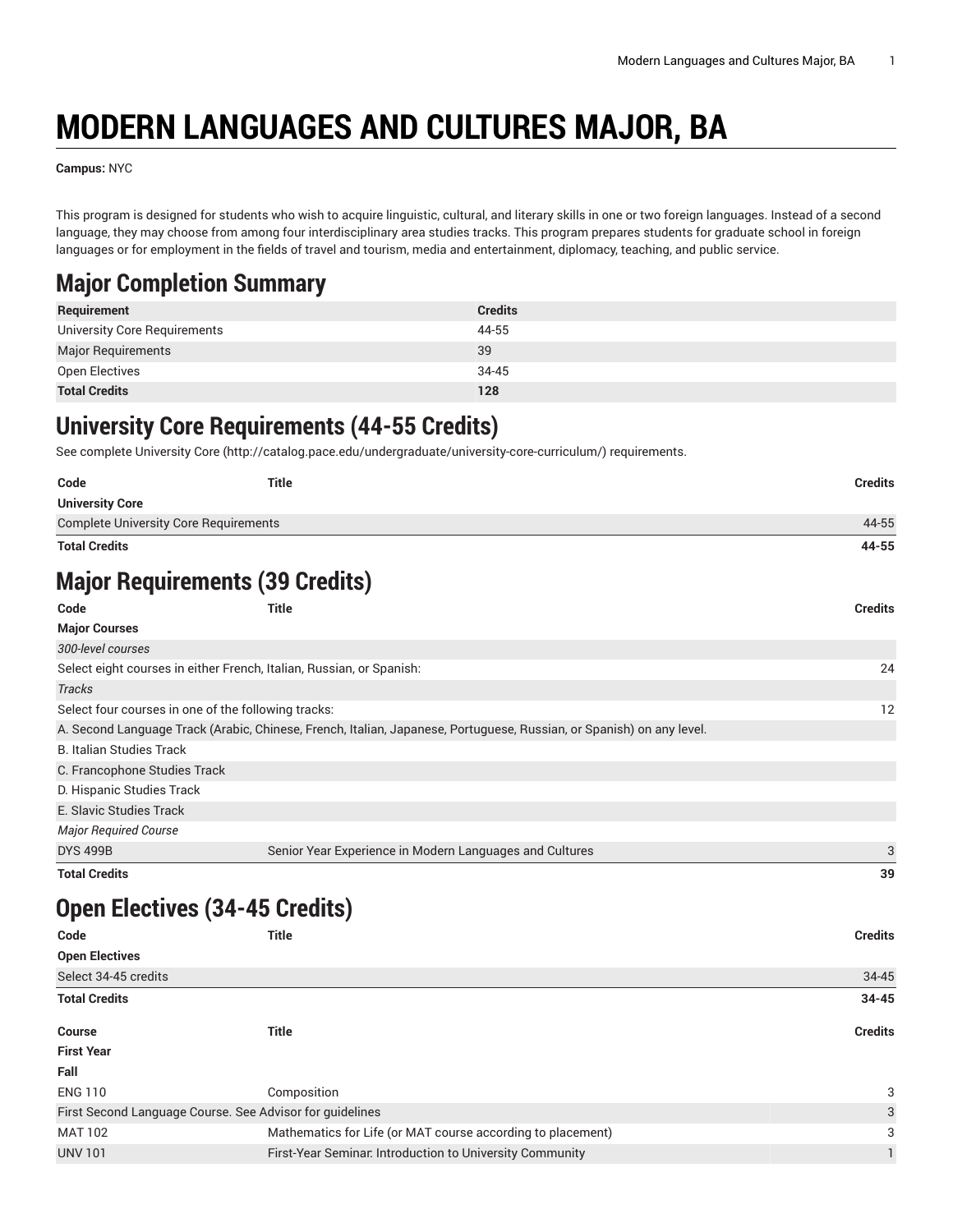|                                               | Two Western Heritage (AOK2), Writing Enhanced (WE), Learning Community (LC) courses | 6                         |
|-----------------------------------------------|-------------------------------------------------------------------------------------|---------------------------|
|                                               | <b>Credits</b>                                                                      | 16                        |
| <b>Spring</b>                                 |                                                                                     |                           |
| Second Language Course, if applicable         |                                                                                     | 3                         |
| <b>ENG 120</b>                                | <b>Critical Writing</b>                                                             | $\overline{a}$            |
| One Lab science course                        |                                                                                     | 3                         |
| <b>CIS 101</b>                                | Introduction to Computing                                                           | 3                         |
| <b>COM 200</b>                                | <b>Public Speaking</b>                                                              | 3                         |
|                                               | <b>Credits</b>                                                                      | 16                        |
| <b>Second Year</b>                            |                                                                                     |                           |
| Fall                                          |                                                                                     |                           |
|                                               | Second Language or Language Studies track                                           | 3                         |
| <b>ENG 201</b>                                | Writing in the Disciplines                                                          | 3                         |
|                                               | One Analysis of Human, Social, and Natural Phenomena (AOK5) course                  | 3                         |
|                                               | One Humanistic and Creative Expression (AOK3) course (Writing Enhanced (WE) course) | $\ensuremath{\mathsf{3}}$ |
|                                               | One Major Language 200-level or higher course or One elective course                | 3                         |
|                                               | <b>Credits</b>                                                                      | 15                        |
| <b>Spring</b>                                 |                                                                                     |                           |
|                                               | Second Language or Language Studies track                                           | 3                         |
|                                               | One Major Language 200-level or higher course or one Elective course                | 3                         |
|                                               | One Humanistic and Creative Expression (AOK4) course                                | 3                         |
|                                               | One Analysis of Human, Social, and Natural Phenomena (AOK5) course                  | 3                         |
| One Civic Engagement (CE) course              |                                                                                     | 3                         |
| Open Elective Course                          |                                                                                     | $\ensuremath{\mathsf{3}}$ |
|                                               | <b>Credits</b>                                                                      | 18                        |
| <b>Third Year</b>                             |                                                                                     |                           |
| Fall                                          |                                                                                     |                           |
| One Major language 300-level course           |                                                                                     | 3                         |
|                                               | One Major Language 300-level or higher course                                       | 3                         |
|                                               | One World Traditions and Cultures (AOK3) course                                     | 3                         |
|                                               | Second Language or Language Studies track                                           | 3                         |
| Open Elective Course                          |                                                                                     | $\ensuremath{\mathsf{3}}$ |
| Open Elective Course                          |                                                                                     | 3                         |
|                                               | <b>Credits</b>                                                                      | 18                        |
| <b>Spring</b>                                 |                                                                                     |                           |
|                                               | One Major Language 300-level or higher course                                       | 3                         |
|                                               | One Major Language 300-level or higher course                                       | $\sqrt{3}$                |
|                                               | One World Traditions and Cultures (AOK3) course                                     | 3                         |
|                                               | Second Language or Language Studies track or Open Elective course                   | 3                         |
| Open Elective Course                          |                                                                                     | 3                         |
|                                               | <b>Credits</b>                                                                      | 15                        |
| <b>Fourth Year</b>                            |                                                                                     |                           |
| Fall                                          |                                                                                     |                           |
|                                               | One Major Language 300-level or higher course                                       | 3                         |
| One Major Language 300-level or higher course |                                                                                     | 3                         |
| Open Elective Course                          |                                                                                     | 3                         |
| Open Elective Course                          |                                                                                     | 3                         |
| Open Elective Course                          |                                                                                     | 3                         |
|                                               | <b>Credits</b>                                                                      | 15                        |
| <b>Spring</b>                                 |                                                                                     |                           |
|                                               | One Major Language 300-level or higher course                                       | 3                         |
| One Major Language 300-level or higher course |                                                                                     | $\sqrt{3}$                |